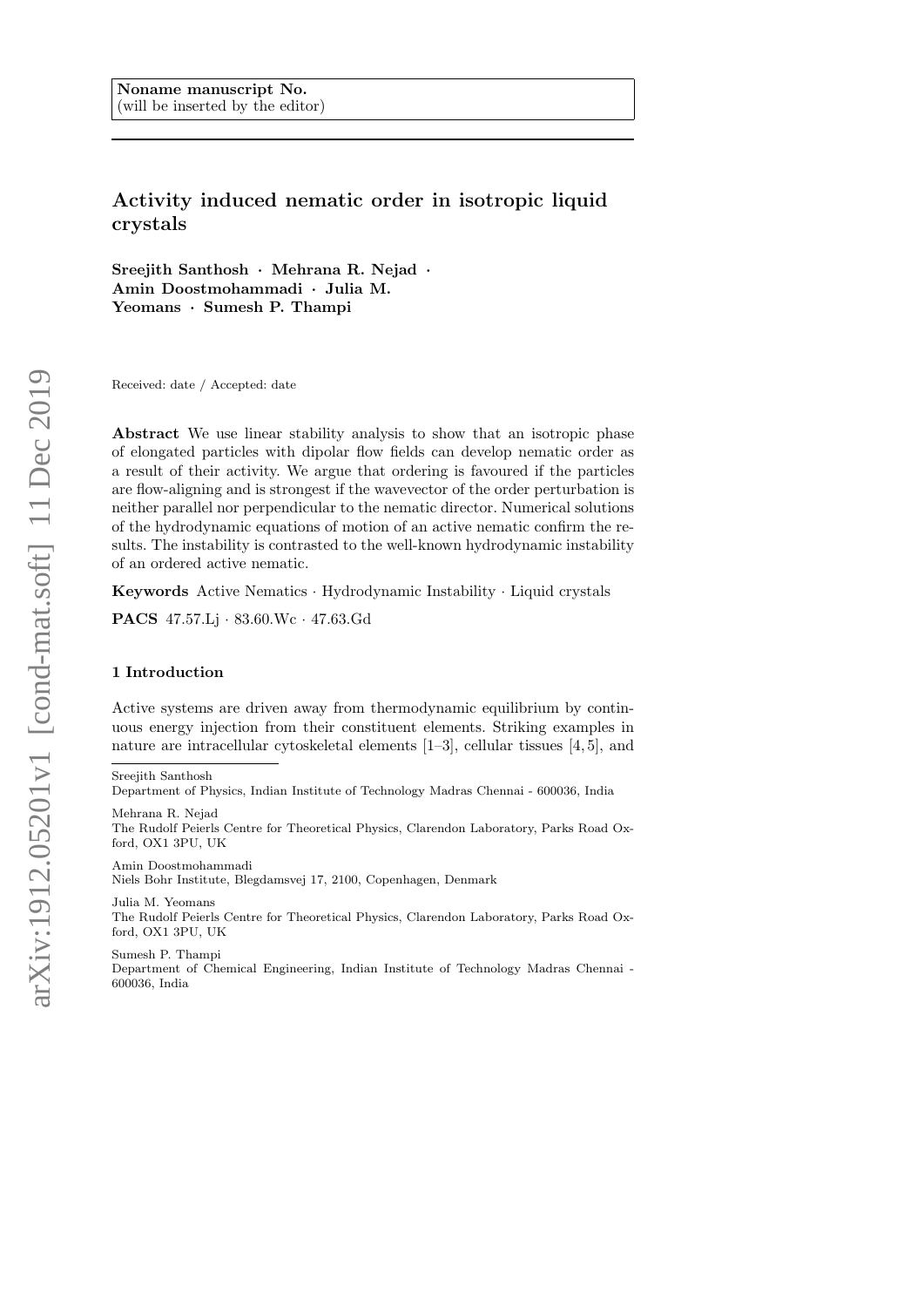bacterial suspensions  $[6,7]$ , which are all powered by the ability of their individual building blocks - i.e., molecular motors, single cells or individual bacteria - to convert stored or ambient energy into mechanical motion. Similarly, synthetic active particles have been designed to harness energy from the local environment through phoretic mechanisms based on chemical reactions, light or temperature [8, 9]. Consequent generation of mechanical work can combine with microstructural stresses to give chaotic flows and large scale collective patterns of motion in active systems [10, 11].

Nematic order is common in biology and many active materials are well described as active nematics. These include bundles of microtubule filaments and kinesin motors confined to an oil-water interface which generate self assembled yet dynamic structures together with an 'active turbulent' flow field [1,2]: chaotic patterns of swirls and jets over length scales larger than the size of individual bundles. An interesting aspect of this active pattern formation is the presence of topological defects of charge  $\pm 1/2$ , which is a consequence of the underlying nematic symmetry in the orientation of microtubule filaments [12–14]. Existence of short-range nematic order is also important in realizing rather unusual flow states of vortex lattices [15], turbulent to coherent flow transitions in channels [16] and in making shape changing active vesicles [17, 18]. Similarly nematic order has also been observed in cellular layers [4, 5, 19] and in bacterial suspensions [20, 21]. Unlike microtubules and bacteria, shape anisotropy in cells is not obvious, but a numerical study using a phase field approach showed that intercellular stresses elongate isotropic cells thus allowing nematic order to develop [22].

In equilibrium systems a nematic phase is characterised by long-range orientational order, but no long-range positional order. By contrast, orientational ordering is unstable to a hydrodynamic instability in active systems resulting in active turbulence, characterised by short-range nematic order and flows driven by gradients in the nematic order parameter [23, 24]. The recent literature deals extensively with this hydrodynamic instability and the consequent stages of evolution, but much less attention has been devoted to considering the origin of nematic order in active systems in the first place, either experimentally or theoretically. Theoretical models often assume the presence of nematic order by prescribing a free energy, for example a Landau-de Gennes expansion in terms of the nematic order parameter with parameters chosen to correspond to the nematic phase. However defining a thermodynamic free energy in non-equilibrium systems is contentious, particularly so when many active systems do not retain nematic ordering as the magnitude of the activity tends to zero.

Therefore here we provide an alternative, rather natural, mechanism for the generation of nematic order in active systems. We show that activity itself can give rise to nematic order, and that this physics is already present in the dynamical equations of active nematic fluids. In our earlier work [25] we demonstrated the growth of activity induced nematic order numerically and showed that an approximate active - viscous force balance is mathematically equilvalent to an intrinsic free energy in active nematics. Building upon this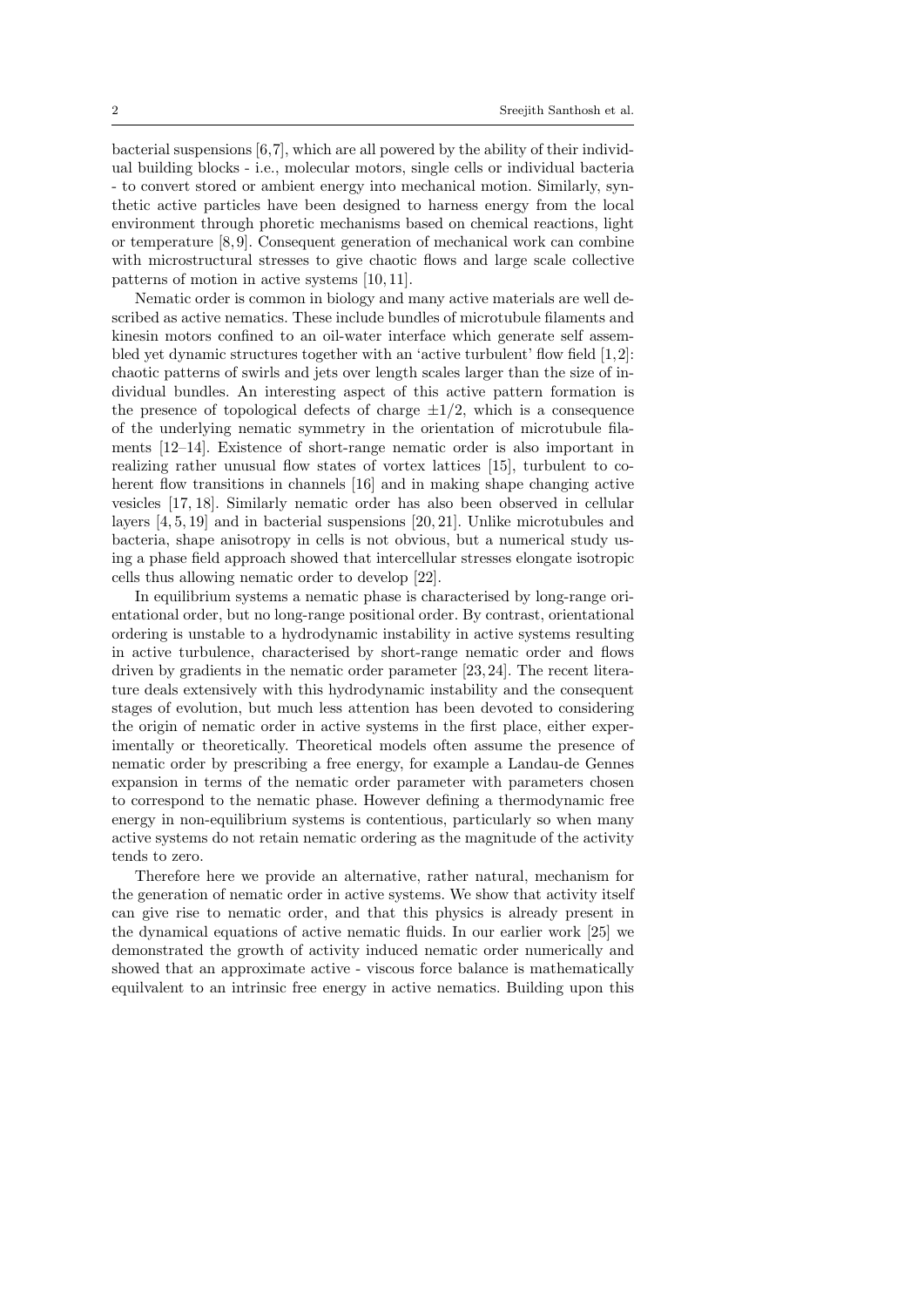idea, we now rigorously show the development of activity induced nematic order in active nematics through a linear stability analysis, thus predicting the conditions that lead to this order.

We first describe the continuum equations. We then show that active liquid crystals in the isotropic phase are linearly unstable to the development of nematic order and obtain the corresponding dispersion relation. We compare the results from the theoretical analysis to numerical simulations and discuss implications of the new instability with respect to the well-established hydrodynamic instability of an ordered active nematic [23].

## 2 Governing Equations

We consider a continuum model of a suspension of active particles with nematic symmetry. The nematic order of the particles is described by defining a symmetric, traceless, second rank tensor  $\mathbf{Q}(\mathbf{x}, t)$  [26]. For uniaxial nematics,  $\mathbf{Q} = S(\mathbf{n}\mathbf{n} - \frac{1}{2}\mathbf{I})$  where S gives the magnitude of the order parameter, **n** is the director field and I the identity tensor.

The active nematic equations of motion, a modification of the well known nemato-hydrodynamic equations [10,27], describe the coupled evolution of the order parameter Q and the associated incompressible fluid velocity u,

$$
\rho \partial_t u_i + u_k \partial_k u_i = \partial_j \Pi_{ij}, \quad \partial_i u_i = 0,
$$
\n(1)

$$
\partial_t Q_{ij} + u_k \partial_k Q_{ij} - \mathcal{W}_{ij} = \Gamma H_{ij},\tag{2}
$$

where the Einstein summation convention over indices is assumed.

The evolution equations for the velocity field, Eq. (1), represents momentum and mass conservations with  $\rho$  denoting the density. The stress tensor  $\boldsymbol{\varPi}$ is composed of three parts,

$$
\boldsymbol{\Pi} = \boldsymbol{\Pi}^{\text{viscous}} + \boldsymbol{\Pi}^{\text{passive}} + \boldsymbol{\Pi}^{\text{active}}.\tag{3}
$$

The first is the viscous stress, the dissipative contribution due to viscosity, written as a Newtonian constitutive relation [28],

$$
\Pi_{ij}^{\text{viscous}} = 2\eta E_{ij},\tag{4}
$$

where  $\eta$  is the viscosity of the active fluid.

The second contribution is the elastic stress, that generates a back flow due to heterogeneity in the relaxation of the orientational order, [29]

$$
H_{ij}^{\text{passive}} = -P\delta_{ij} + 2\lambda \left(Q_{ij} + \frac{\delta_{ij}}{2}\right) Q_{kl} H_{lk}
$$

$$
- \lambda H_{ik} \left(Q_{kj} + \frac{\delta_{kj}}{2}\right) - \lambda \left(Q_{ik} + \frac{\delta_{ik}}{2}\right) H_{kj}
$$

$$
- \kappa (\partial_i Q_{kl}) (\partial_j Q_{kl}) + Q_{ik} H_{kj} - H_{ik} Q_{kj}, \qquad (5)
$$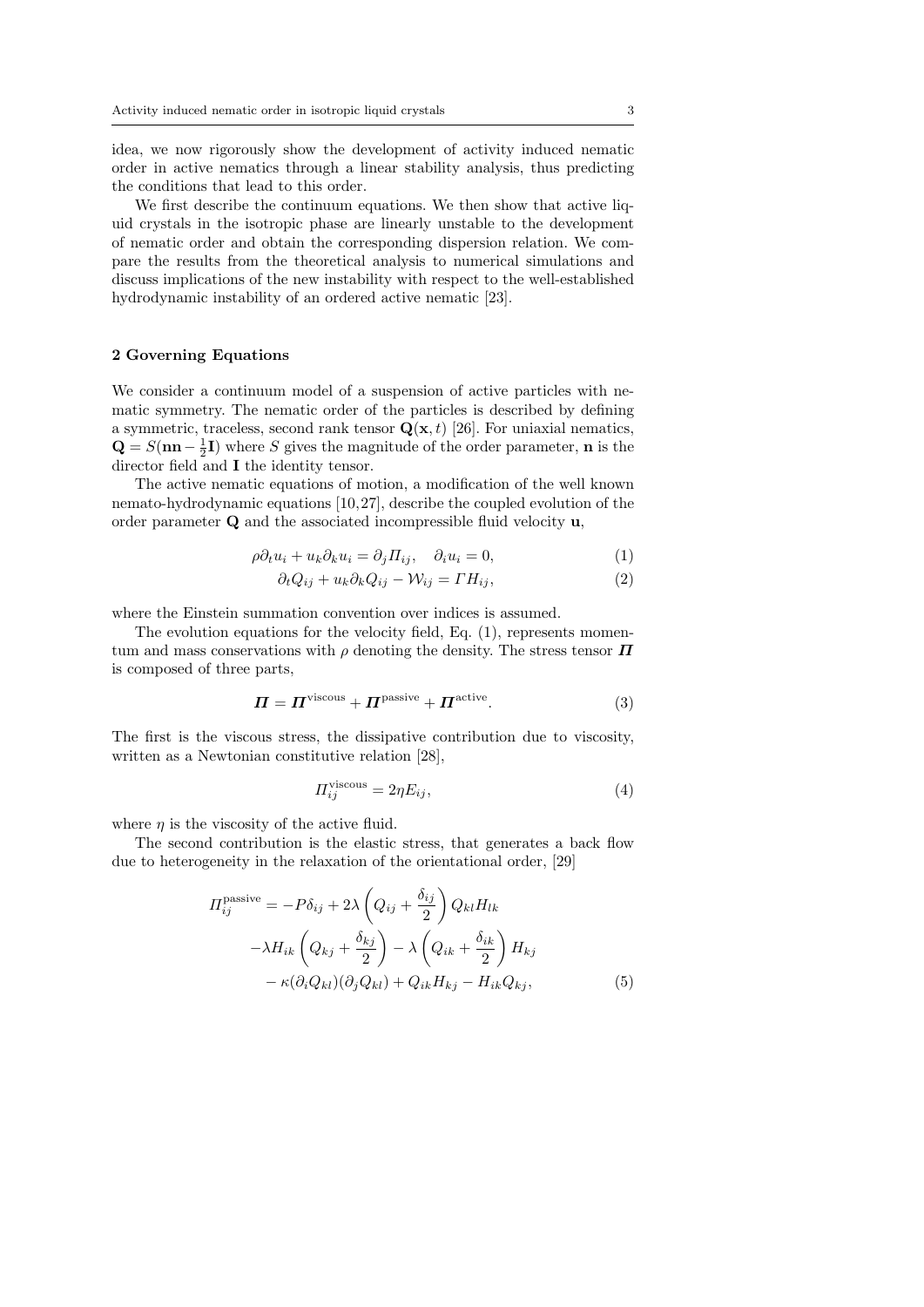where  $P$  is the pressure field and  $H$  is the molecular field, defined below. The final contribution is the active stress, generated by the microscopic energy conversion mechanism [10, 23],

$$
\Pi_{ij}^{\text{active}} = -\zeta Q_{ij},\tag{6}
$$

where  $\zeta$  is the strength of the activity. The sign of  $\zeta$  determines the nature of the stress generated:  $\zeta > 0$  for extensile stress and  $\zeta < 0$  for contractile stress.

The velocity field generated by active stresses is then coupled to the dynamics of the nematic tensor through Eq. (2) where the generalised advection term,

$$
\mathcal{W}_{ij} = (\lambda E_{ik} + \Omega_{ik})(Q_{kj} + \frac{\delta_{kj}}{2})
$$

$$
+ (Q_{ik} + \frac{\delta_{ik}}{2})(\lambda E_{kj} - \Omega_{kj}) - 2\lambda(Q_{ij} + \frac{\delta_{ij}}{2})(Q_{kl}\partial_k u_l), \tag{7}
$$

represents the response of the order parameter Q to the underlying velocity gradients of the flow field. The symmetric and antisymmetric part of the velocity gradient tensor, namely the strain rate and vorticity tensors, are represented as **E** and  $\Omega$ . Depending upon the value of the tumbling parameter,  $\lambda$ , active particles may align or tumble in a simple shear flow [30]. The rotational diffusivity Γ determines the time scale of relaxation, driven by a molecular field  $H = \kappa \nabla^2 Q$  of strength  $\kappa$  which tends to smooth out any gradients in Q. For ordered liquid crystals,  $\kappa$  is the orientational elasticity [26]. Note that an important distinction in this work is that, unlike most previous studies, we do not prescribe any thermodynamic ordering through the molecular field. Therefore, development of orientational order can only happen through coupling to the velocity field that is produced due to the activity of the particles.

### 3 Linear Stability Analysis

Consider a static fluid,  $\mathbf{u} = \mathbf{0}$ , of active particles in an isotropic configuration. This state corresponds to  $S = 0$ , the state of no orientational order. Superposing a disturbance field  $\mathbf{Q}'(\mathbf{x},t)$  in the orientational order and linearising Eqs.  $(2)$  and  $(1)$ , we obtain the governing equations that determine the evolution of the perturbed order parameter and flow field as

$$
\partial_t Q'_{ij} = \lambda E'_{ij} + \Gamma \kappa \nabla^2 Q'_{ij} \tag{8}
$$

$$
\rho \partial_t u_i' = \partial_j \left( 2\eta E_{ij}' - P' \delta_{ij} - \lambda \kappa \nabla^2 Q_{ij}' - \zeta Q_{ij}' \right)
$$
\n(9)

$$
\partial_i u_i' = 0 \tag{10}
$$

where perturbed variables have a superscript'.

We restrict the perturbation to the magnitude of the order parameter  $S'$ while assuming that the corresponding director field **n** is spatially uniform in the domain as shown in Fig. 1. The  $z$ -axis is chosen along the director field and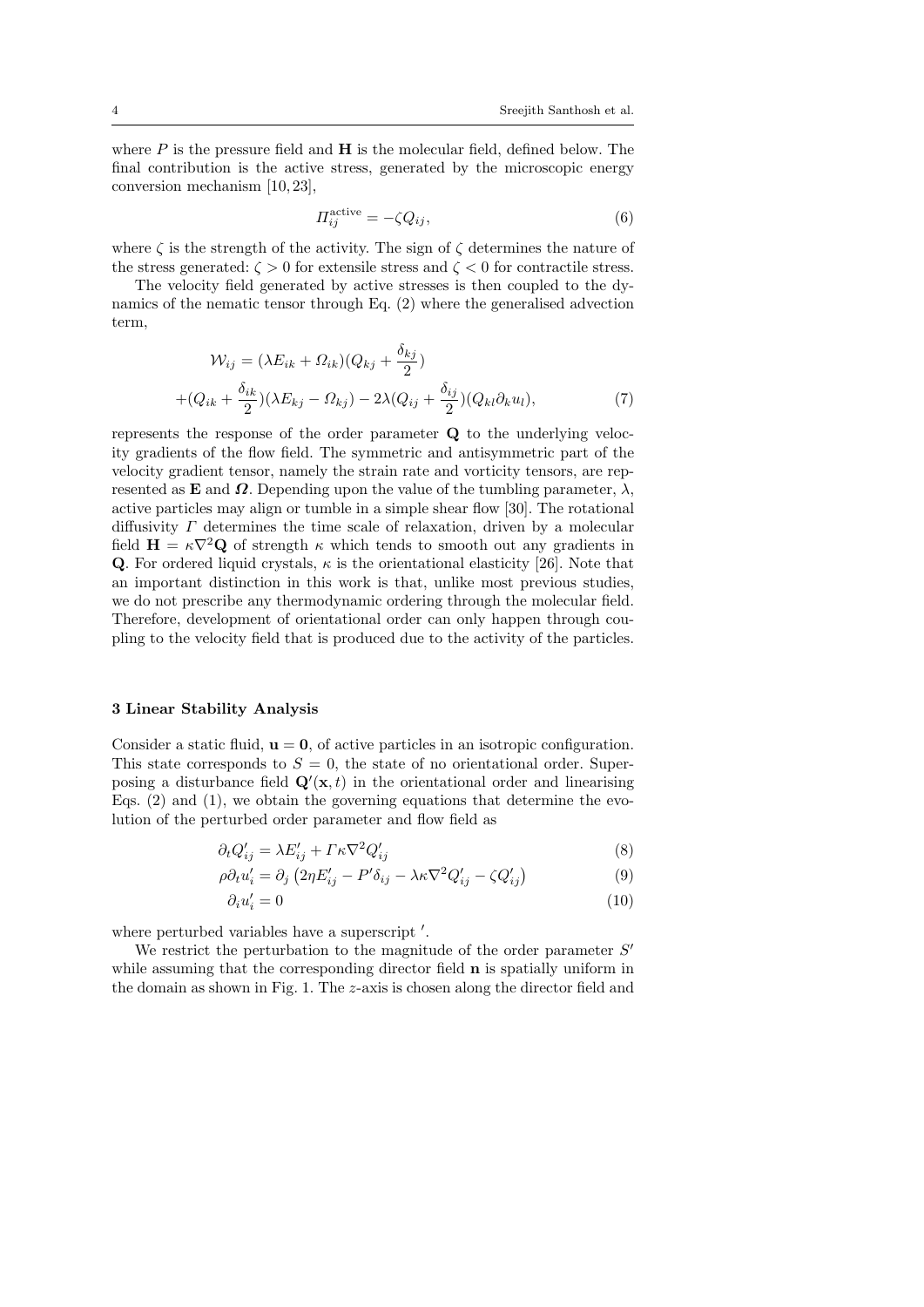

Fig. 1: Starting from an isotropic configuration of active particles in a given domain  $(S(x, z) = 0)$ , we introduce a sinusoidal perturbation in  $S(x, z)$ . The corresponding nematic director field n is assumed to be uniform in the domain and the wave vector **q** makes an angle  $\theta$  with **n**. The coordinate system is chosen such that the z-axis coincides with n.

the wave vector **q** makes an angle  $\theta$  with the *z*-axis. Introducing the Fourier transform for any fluctuating field f' as  $f'(\mathbf{r},t) = \int d\omega \, d\mathbf{q} \, \tilde{f}(\mathbf{q},t) e^{i\mathbf{q}\cdot\mathbf{r} + \omega t}$ , we find the perturbed order parameter  $\tilde{S}$  from Eqs. (8) and use incompressibility condition to find  $\tilde{\mathbf{u}}(\mathbf{q}, \omega)$  from Eqs. (9):

$$
\tilde{S} = \frac{-2i\lambda q \sin \theta}{\omega + \Gamma \kappa q^2} \tilde{u}_x,\tag{11}
$$

$$
\tilde{u}_x = \frac{i\tilde{S}q\sin\theta}{2(\omega\rho + \eta q^2)} \bigg( (\zeta - \lambda\kappa q^2)(1 + \cos 2\theta) \bigg),\tag{12}
$$

$$
\tilde{u}_z = \frac{-i\tilde{S}q\cos\theta}{2(\omega\rho + \eta q^2)} \bigg( (\zeta - \lambda\kappa q^2)(1 - \cos 2\theta) \bigg). \tag{13}
$$

After algebraic manipulations of Eqs.  $(11)$ – $(13)$  to eliminate Fourier amplitudes we obtain the dispersion relation

$$
\rho \omega^2 + q^2 (\omega \beta + 2\lambda \cos^2 \theta \sin^2 \theta (\lambda \kappa q^2 - \zeta) + \Gamma \kappa q^2 \eta) = 0. \tag{14}
$$

where  $\beta = \eta + \rho \Gamma \kappa$ . Equation (14) describes the evolution of the perturbed state through a nonlinear relation between the wavenumber  $q$  and the frequency  $\omega$ . It can be seen that activity  $\zeta$  plays a destabilising role  $\propto q$  in the evolution of the frequency  $\omega$ , while the stabilising effect of the orientational elasticity,  $\kappa \propto q^2$ . This indicates the existence of a cutoff length  $\propto \sqrt{\kappa/\zeta}$ , which is normally introduced as the active length scale [31–33].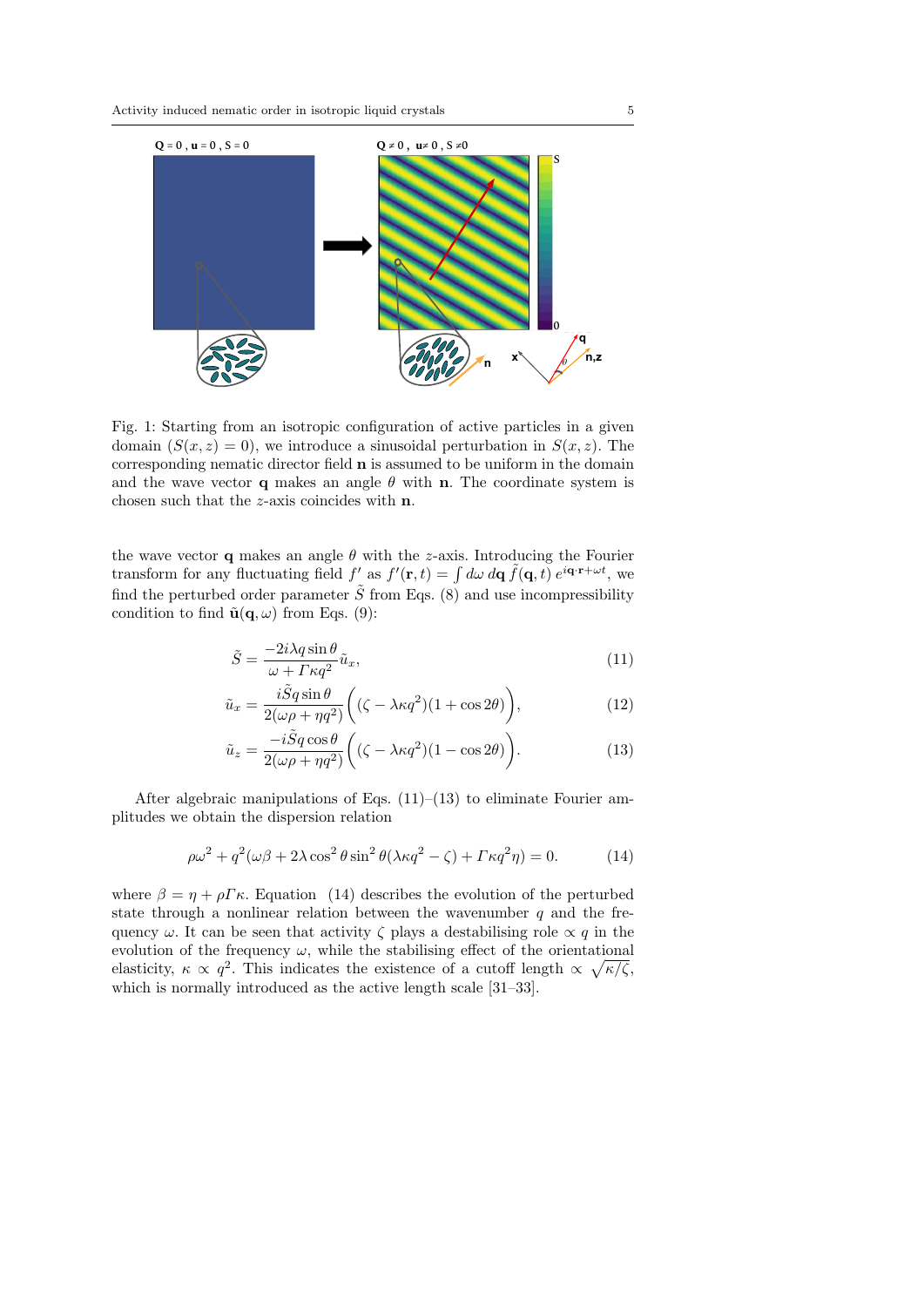

Fig. 2: Dispersion relation described by Eq. (14) plotted for  $\theta = \pi/4$  for different values of the tumbling parameter  $\lambda$ . The data points obtained for  $\lambda = 0.4$  from numerical simulations are also shown, together with  $q_{\text{critical}}$  and  $q_{\text{max}}$  for this value of  $\lambda$ . (See section on Numerical Simulations for the other parameters used.)

The system is only unstable to long wavelength perturbations when  $\lambda \zeta > 0$ . The critical wave number below which the instability occurs,

$$
q_c = \sqrt{\frac{\lambda \zeta}{2\kappa (2\eta \Gamma + \lambda^2)}},\tag{15}
$$

is determined from the active length scale  $\sqrt{\kappa/\zeta}$ , tumbling parameter  $\lambda$ , and the ratio of viscosities  $\eta \Gamma$ , where  $\Gamma = 1/\gamma$  with  $\gamma$  the rotational viscosity of the nematic director.

It is instructive to contrast this instability to the well-known hydrodynamic instability of an ordered nematic. As described by Simha & Ramaswamy [23], the active nematic phase is unstable to bend or splay deformations for any non-zero activity. The linear stability analysis conducted here shows that in the absence of nematic order, there is a critical wave number below which the isotropic configuration of active particles is unstable to the development of nematic order. Once the nematic order is established, the bend or splay hydrodynamic instability can occur.

To further investigate the stability of the isotropic state to small perturbations in the magnitude of the nematic order, we next examine the dispersion relationship for representative sets of physical parameters and angle  $\theta$  between the wavevector and the nematic director. Since previous numerical studies have shown that the emergence of nematic order is enhanced by shear alignment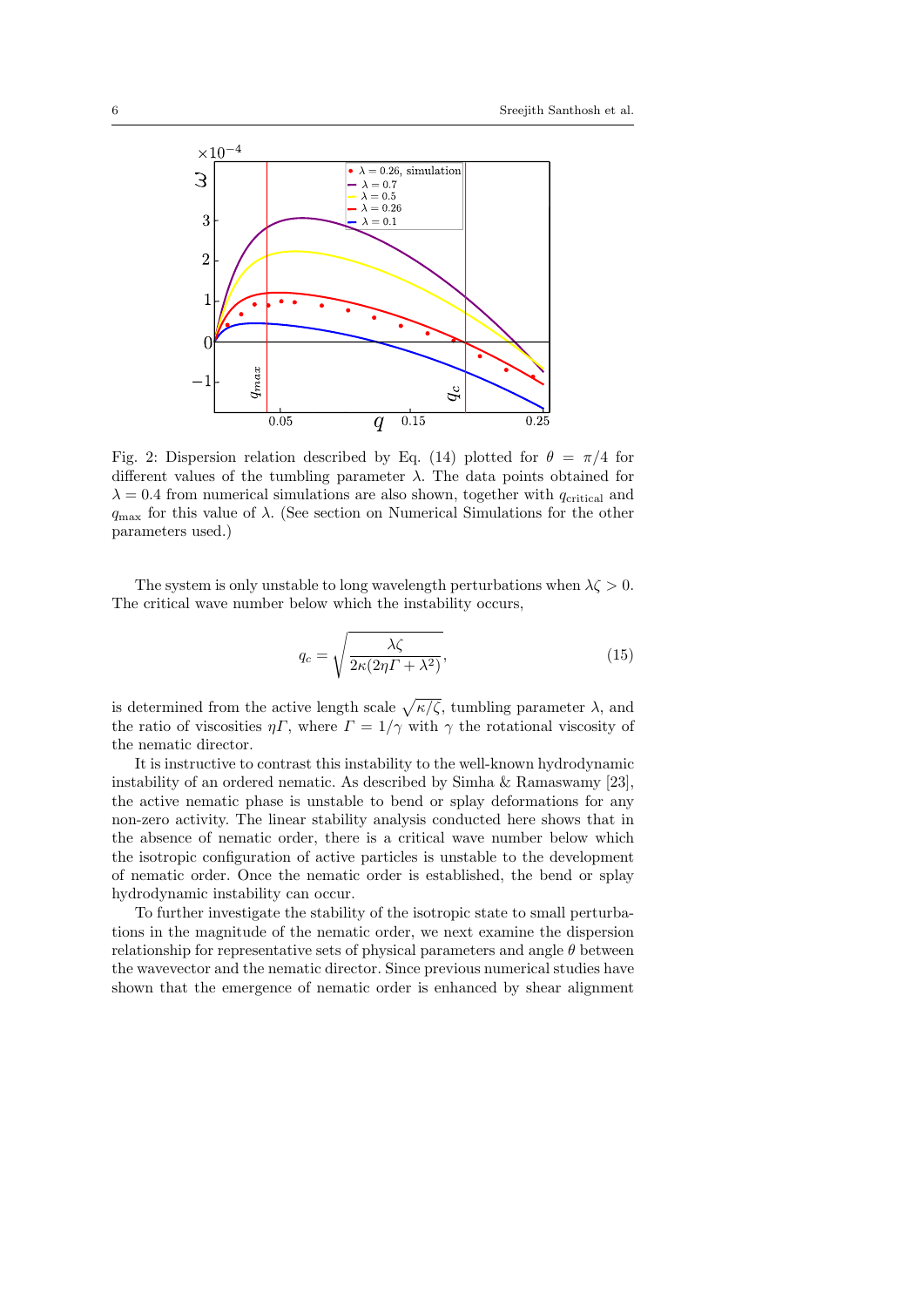

Fig. 3: Dependence of (a) the most unstable wavenumber  $q_{\text{max}}$  and (b) the growth rate  $\omega_{\text{max}}$  on the angle  $\theta$  between the wavevector and the nematic director for various values of the tumbling parameter  $\lambda$ .

of the nematogens [34] we first plot the dispersion relation for various values of the tumbling parameter  $\lambda$  (Fig. 2). As evident from Fig. 2,  $\omega > 0$  for a range of |q|, predicting an exponential growth of the perturbed variables and indicating that the system is linearly unstable. Furthermore, the most unstable wavenumber  $q_{\text{max}}$  (corresponding to the fastest growth), increases with increasing tumbling parameter indicating that stronger shear alignment drives smaller wavelengths unstable. An analytical expression for  $q_{\text{max}}$  can be obtained as

$$
q_{\max} = \sqrt{\frac{2\lambda\zeta\cos^2\theta\sin^2\theta}{\frac{2}{3}\kappa J^2 + J(\eta + \Gamma\kappa\rho)\sqrt{\frac{\kappa}{3\rho}}}},\tag{16}
$$

$$
J = \sqrt{3\eta \Gamma + 6\lambda^2 \cos^2 \theta \sin^2 \theta}.
$$
 (17)

Again it is apparent that the competition between the activity and the nematic elasticity is a factor in determining the most unstable modes.

Figure 3 shows the variation of the most unstable wavenumber  $q_{\text{max}}$  and the corresponding growth rate  $\omega_{\text{max}}$  as a function of the angle between the wavevector and the director field  $\theta$ . When  $\theta$  approaches 0 or  $\frac{\pi}{2}$  both  $q_{\text{max}}$  and  $\omega_{\text{max}}$  drop to zero indicating that there is no nematic order development along or perpendicular to the director. In order to understand the dependence of the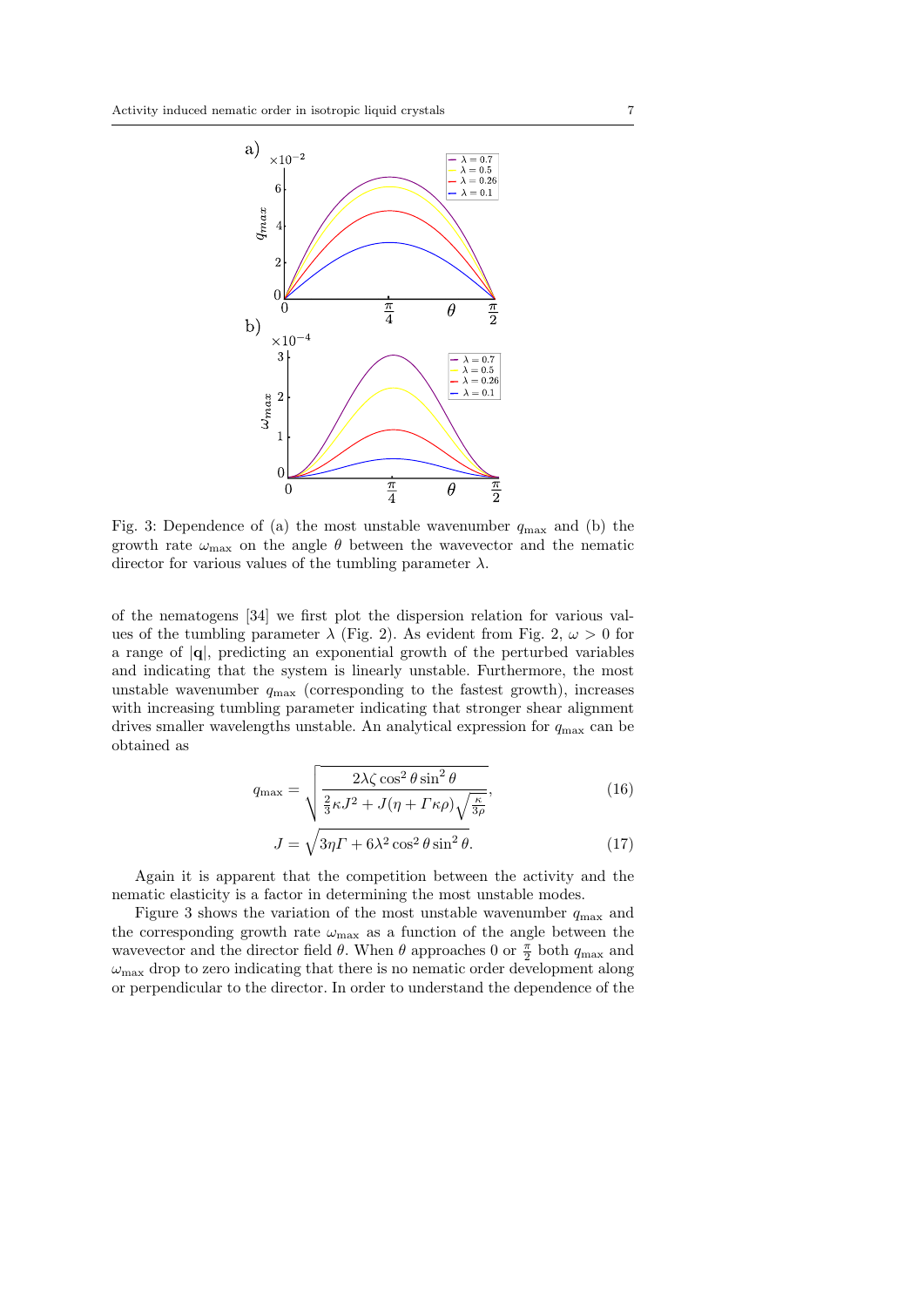most unstable modes on the alignment parameter and on  $\theta$ , we next explain the physical mechanism by which activity drives the development of nematic order in an isotropic system.

### 4 Physical mechanism

A conclusion that can be drawn from Fig. 3 is that the growth rate of the perturbations in nematic order strongly depends on the tumbling parameter; indeed for  $\lambda = 0$  no instability is observed. This indicates that the physical mechanism behind the development of the nematic order should involve the response of active particles to velocity gradients and in particular to the extensional flow field.

A schematic of the physical mechanism involved in the creation of nematic order is shown in Fig. 4. Each active particle creates a dipolar flow field. The dipole lies along the long axis of the particle, and extensile particles with  $\zeta > 0$ pull fluid in from their sides and push it out from their front and back [35]. In a perfectly isotropic arrangement of active particles the dipolar flows generated by each particle cancel each other on sufficiently large length scales giving rise to no net flow everywhere in the system. However, if a fluctuation generates a local nematic alignment of active particles, then this results in the generation of locally shearing flow fields. In such shear flows particles align further in a manner that enhances this shear flow [36]. This results in strengthening of the nematic order creating a bootstrap effect: stronger alignment leads to stronger flows that in turn generate stronger alignment.

The competing tendency of the rotational diffusion is to restore isotropic order of the active particles, and hence suppress the growth of the instability. Therefore, flow has to established on length scales larger than this orientational diffusion length scale giving rise to a critical wave number for the growth of nematic order. This also explains the dependence of the order development on the tumbling parameter  $\lambda$ . For larger  $\lambda$  the particles more strongly align with the activity-induced flows, therefore enhancing the bootstrap effect.

Furthermore, the dependence on the angle between the fluctuation wave vector and the nematic director can be explained as follows: If the nematic order is developed parallel or perpendicular to the nematic director (Fig. 4 (a), (b)) - corresponding to  $\theta = 0, \pi/2$ , respectively - the resultant extensional flows cancel each other, producing no shear on the isotropic region. As such, any fluctuation decays and both  $q_{\text{max}}$  and  $\omega_{\text{max}}$  drop to zero, as evident from Fig. 3 at  $\theta = 0$ ,  $\pi/2$ . On the other hand, for any  $0 < \theta < \pi/2$ , the resultant local activity-induced extensional flows produce a shear flow on the local isotropic regions, inducing further nematic alignment in them.

#### 5 Numerical Simulations

In order to test the predictions from the linear stability analysis we next solve Eqs.  $(1)$ – $(6)$  numerically using a method of lines for the evolution equation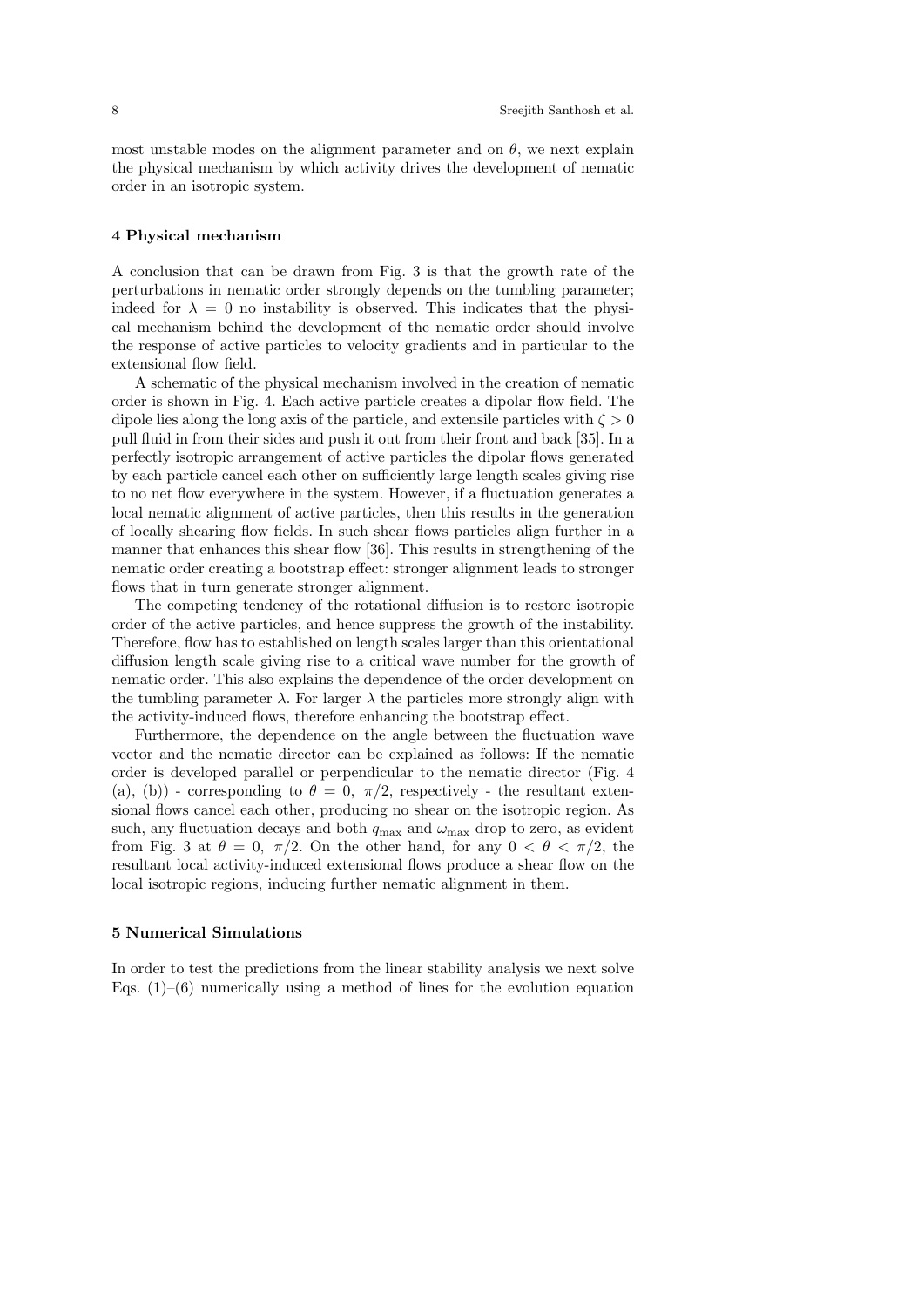

Fig. 4: Physical mechanism for the growth of nematic order in an isotropic system of active particles. Blue solid lines indicate nematic directors and red arrows denote the activity-induced flows. In (c) the disordered region at the centre is aligned by the shear flow set up by the neighbouring ordered regions.

for the order parameter and a lattice Boltzmann method for Navier Stokes equations [12, 37]. Simulations are performed in a domain of  $400 \times 400$  with periodic boundary conditions, and the simulation parameters are chosen in accordance with the values used to plot the dispersion relations in Fig. 2:  $\rho = 1, \lambda = 0.26, \kappa = 0.01, \eta = 0.66, \Gamma = 0.34$  and  $\zeta = 0.0007$  (in lattice Boltzmann units).

In order to emulate the initial perturbation, simulations are started with a well defined initial condition, prescribing the perturbation in the magnitude of the nematic order parameter through a sine function  $S = S_0 + B \sin \mathbf{q} \cdot \mathbf{r}$ and taking the system to be at rest,  $\mathbf{u} = 0$  at time  $t = 0$ . The corresponding, spatially uniform, director field **n** was prescribed to lie at an angle  $\theta = \pi/4$  with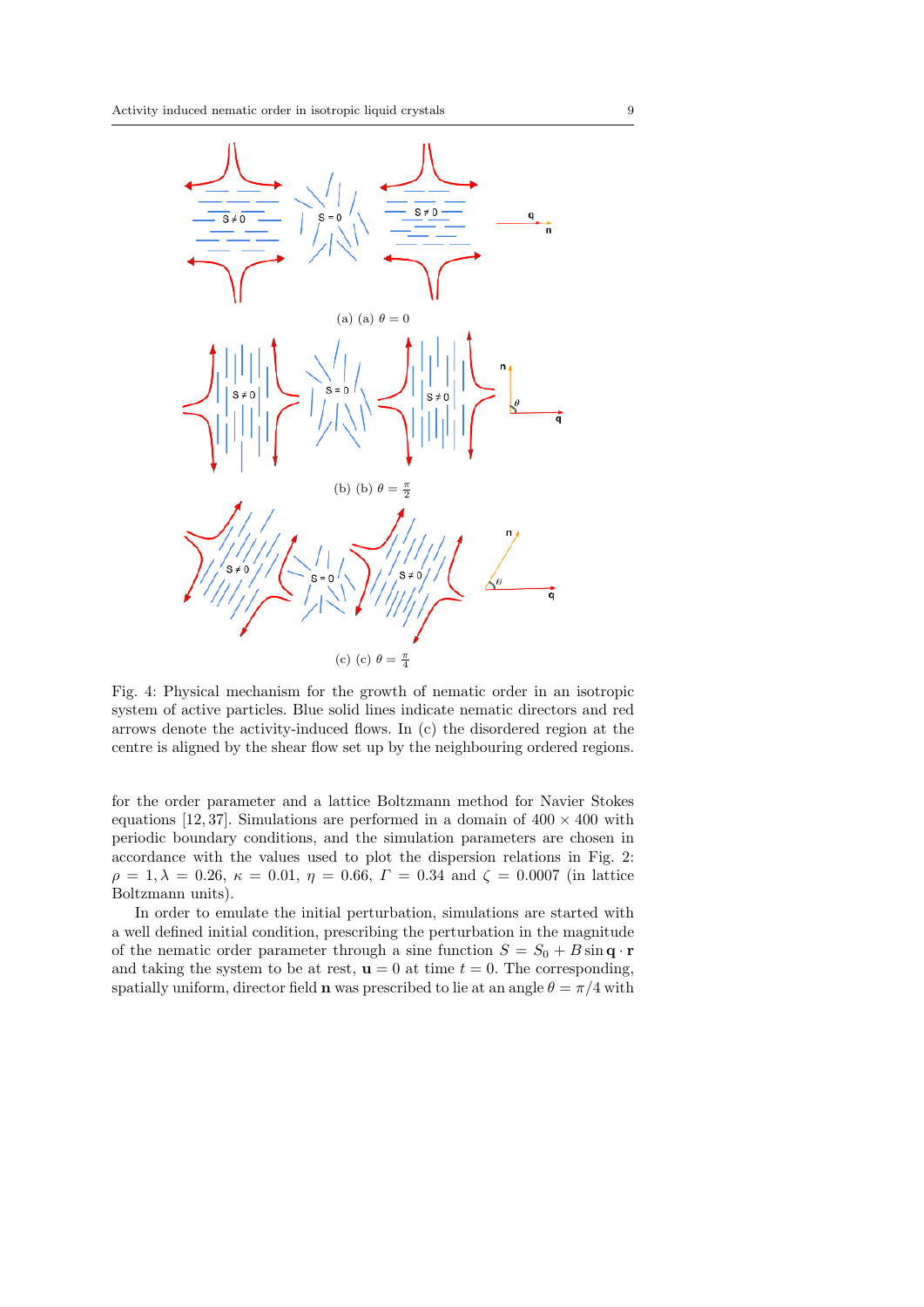

Fig. 5: Kymographs of the evolution of the Fourier amplitude of the magnitude of the nematic order,  $\hat{S}$ , shown by the colormap, as a function of the wavenumber  $|q|$  (on the horizontal axis) and time t (on the vertical axis) for (a) the sinusoidal initial condition  $S = S_0 + B \sin \mathbf{q} \cdot \mathbf{r}$  with  $S_0 = 10^{-6}, B = 10^{-7}$ ,  $q = 0.12, \ \theta = \frac{\pi}{4}$  and  $\mathbf{u} = 0$ , (b) for a randomly initialised Q; with  $S(x, z)$ taking random values from  $(0, 10^{-7})$  and **n** constant along the x-axis. In (a) the Fourier transform is performed along the perturbation wavevector q and in (b) the Fourier transform is performed along an arbitrarily chosen axis.

q. The result obtained from the simulation is presented in Fig. 5a in the form of a kymograph where the horizontal axis is the wavenumber  $(q$ -space), the vertical axis is time and the color field indicates the Fourier amplitude of the order parameter,  $\hat{S}$ . Thus, Fig. 5a represents the spatio-temporal evolution of the initial sine wave perturbation in the magnitude of the nematic order. The simulation results confirm the predictions of linear stability analysis, showing that the imposed perturbation grows at the excited wavenumber ( $|{\bf q}| = 0.12$ ). Moreover, simulations show that, at later times, larger wavelengths (smaller wavenumbers  $|\mathbf{q}| < 0.12$  are excited, an aspect beyond the scope of linear stability analysis. However, the spread towards smaller  $|\mathbf{q}|$  is consistent with the long wavelength instability predicted by the dispersion relation.

In order to quantitatively compare the simulation results with the results from linear stability analysis, we quantified the growth rate of the order parameter. The spatially averaged value of  $\langle (S(x, z) - S_0)^2 \rangle$  was calculated as a function of time and fitted to an exponential function  $e^{2\omega_s t}$  to extract the growth rate  $\omega_s$ . The growth rates obtained as a function of q are shown in Fig. 2 and match well with the analytical results.

Finally we carried out a similar analysis by performing numerical simulations on a system perturbed with a random field S. The results are presented as a kymograph in Fig. 5b. At  $t = 0$ , there is no dominant wave. As time proceeds, regions  $q \, \leq \, q_{\text{critical}}$  grow predominantly indicating the growth of nematic order in the isotropic phase.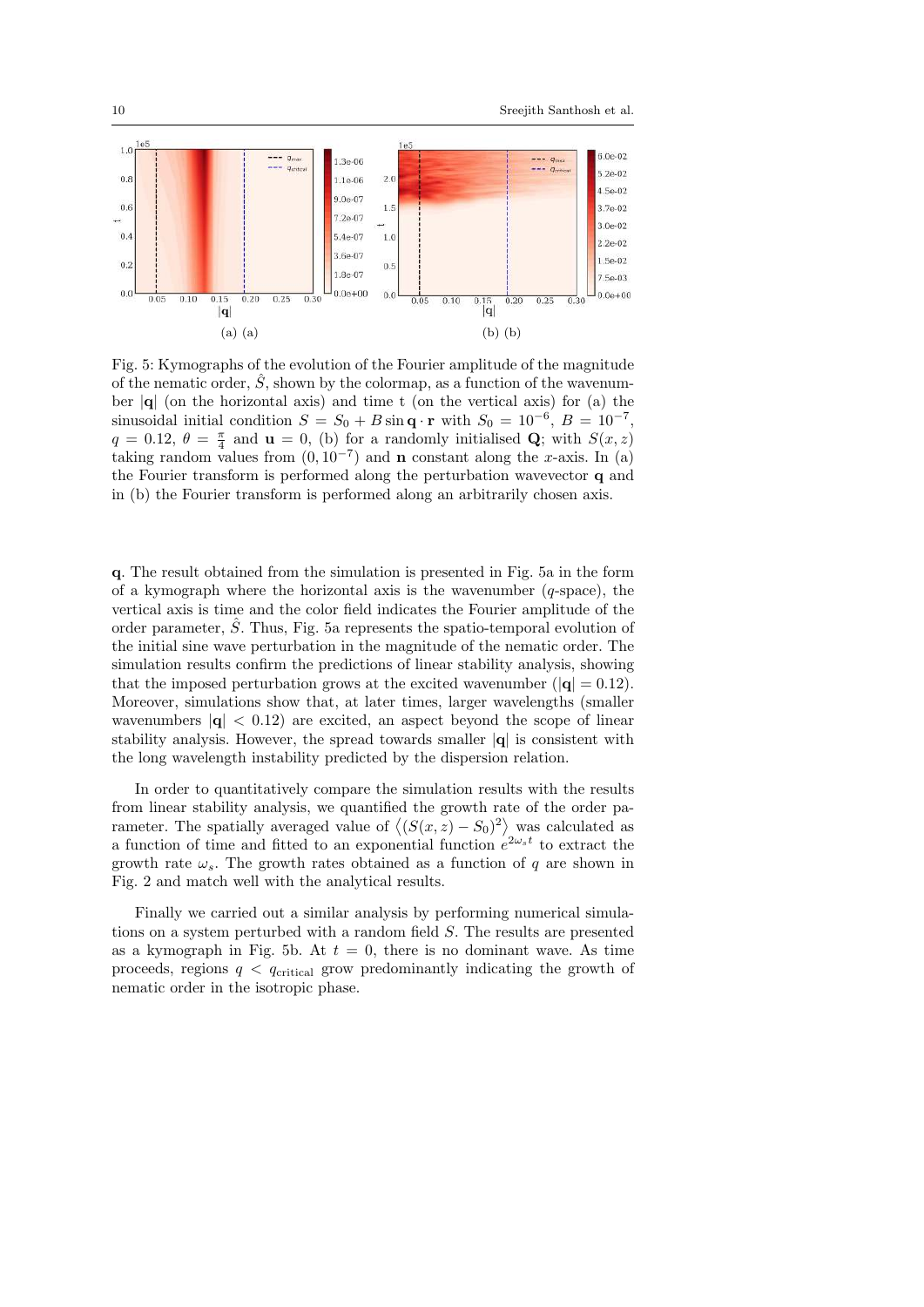## 6 Discussion

We have used the continuum equations of active nematics, without the assumption of any underlying thermodynamic ordering, to establish how activity, which arises from the flow fields of the constituent particles, can give rise to nematic order. While activity tries to generate nematic order in the system, the rotational diffusion of active particles acts to destroy this order. This competition results in a critical wave number below which exponential growth of nematic order is predicted.

The analytical calculations assumed a particular choice of perturbation, namely a uniform director field but a sinusoidally varying magnitude of the order parameter. While this choice is made to simplify the analysis, a generic perturbation will include such terms and will lead to instability.

Hydrodynamically mediated growth of nematic order has also been predicted in isotropic swimmer suspensions using both numerical simulations and a linear stability analysis [38–40]. In analytical calculations, a Fokker-Planck equation describing the evolution of orientation distribution function is used to describe the orientational order and the linear stability analysis predicts a critical concentration required for the onset of collective motion - a result similar to our observations. Thus, our work using the theory of active liquid crystals is consistent with the fluid mechanical approach to active matter and establishes a link between the two approaches.

It can be seen from the dispersion relation (14) that there is a bifurcation for the parameter combination  $\lambda \zeta$  [25]. If  $\lambda \zeta < 0$ , then there is no value of q for which  $\omega > 0$  and the isotropic system remains stable.  $\zeta < 0$  corresponds to contractile systems and  $\lambda < 0$  corresponds to disc-like active particles. The physical mechanism for the bifurcation is that a rod-shaped particle  $(\lambda > 0)$ attains a stable position in an extensional flow when it is aligned along the extensional axis, while a plate-like particle  $(\lambda \leq 0)$  attains a stable configuration along the compressional axis (with particle orientation defined along the normal to the plate).

Finally, we are now in a position to give a more detailed comparison of the mechanism for instability detailed here to the hydrodynamic instability of ordered active nematics described by Simha & Ramaswamy [23]. Nematic order is known to be unstable in active fluids [23, 24] because of the growth of a bend (or splay) deformation of the director field for extensile (or contractile) systems even when the magnitude of the order parameter  $(S)$  is uniform. Here the instability we describe represents the growth of the nematic order  $S$  even when the director field is uniform. Both of these mechanisms are long range instabilities and they may occur simultaneously. However, the angular dependence is different to leading order: In an ordered suspension, if the wavevector describing the fluctuations in the director field lies at an angle  $\pi/4$  with the director field, then the growth rate is zero. Here the wavevector describes the variation in the magnitude of the orientational order and the growth rate is large when it makes an angle  $\theta = \pi/4$  with the director field. In the relevant biological systems we expect both instability mechanisms to be present, with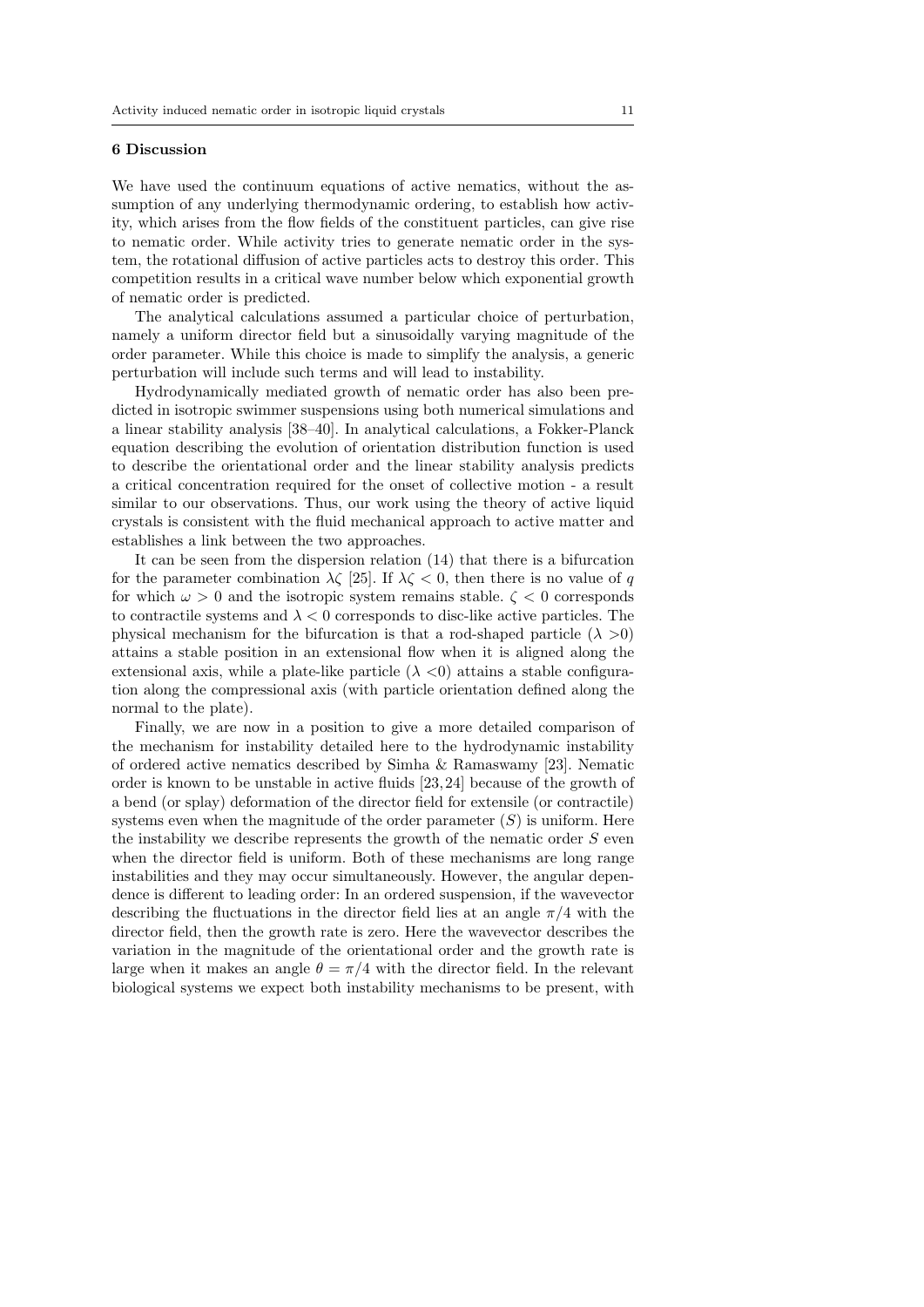the instability associated with the nematic order development - described here - preceding the bend-splay instability of the established nematically ordered state.

Acknowledgements We acknowledge Santhan Chandragiri for helpful discussions. A.D was supported by the Novo Nordisk Foundation (grant agreement No. NNF18SA0035142)

#### References

- 1. T. Sanchez, D.T. Chen, S.J. DeCamp, M. Heymann, Z. Dogic, Nature 491(7424), 431 (2012)
- 2. J. Hardoüin, R. Hughes, A. Doostmohammadi, J. Laurent, T. Lopez-Leon, J.M. Yeomans, J. Ignés-Mullol, F. Sagués, Communications Physics (2019)
- 3. K.L. Weirich, K. Dasbiswas, T.A. Witten, S. Vaikuntanathan, M.L. Gardel, Proc. Natl. Acad. Sci. USA 116(23), 11125 (2019)
- 4. G. Duclos, C. Blanch-Mercader, V. Yashunsky, G. Salbreux, J.F. Joanny, J. Prost, P. Silberzan, Nat. Phys. 14(7), 728 (2018)
- 5. T.B. Saw, A. Doostmohammadi, V. Nier, L. Kocgozlu, S. Thampi, Y. Toyama, P. Marcq, C.T. Lim, J.M. Yeomans, B. Ladoux, Nature 544(7649), 212 (2017)
- 6. R. Di Leonardo, L. Angelani, D. DellArciprete, G. Ruocco, V. Iebba, S. Schippa, M. Conte, F. Mecarini, F. De Angelis, E. Di Fabrizio, Proc. Natl. Acad. Sci. USA 107(21), 9541 (2010)
- 7. S. Ramaswamy, Annu. Rev. Condens. Matter Phys. 1(1), 323 (2010)
- 8. C. Bechinger, R. Di Leonardo, H. Löwen, C. Reichhardt, G. Volpe, G. Volpe, Rev. Mod. Phys. 88(4), 045006 (2016)
- 9. P. Illien, R. Golestanian, A. Sen, Chem. Soc. Rev. 46(18), 5508 (2017)
- 10. M.C. Marchetti, J.F. Joanny, S. Ramaswamy, T.B. Liverpool, J. Prost, M. Rao, R.A. Simha, Rev. Mod. Phys. 85(3), 1143 (2013)
- 11. D.L. Koch, G. Subramanian, Annu. Rev. of Fluid Mech. 43, 637 (2011)
- 12. S.P. Thampi, R. Golestanian, J.M. Yeomans, Phil. Trans. R. Soc. A 372(2029), 20130366 (2014)
- 13. L. Giomi, M.J. Bowick, X. Ma, M.C. Marchetti, Phys. Rev. Lett. 110(22), 228101 (2013)
- 14. E. Tjhung, D. Marenduzzo, M.E. Cates, Proc. Natl. Acad. Sci. USA 109(31), 12381 (2012)
- 15. T.N. Shendruk, A. Doostmohammadi, K. Thijssen, J.M. Yeomans, Soft Matter 13(21), 3853 (2017)
- 16. K.T. Wu, J.B. Hishamunda, D.T. Chen, S.J. DeCamp, Y.W. Chang, A. Fernández-Nieves, S. Fraden, Z. Dogic, Science 355(6331), eaal1979 (2017)
- 17. F.C. Keber, E. Loiseau, T. Sanchez, S.J. DeCamp, L. Giomi, M.J. Bowick, M.C. Marchetti, Z. Dogic, A.R. Bausch, Science 345(6201), 1135 (2014)
- 18. L. Metselaar, J.M. Yeomans, A. Doostmohammadi, Phys. Rev. Lett. 123, 208001 (2019) 19. K. Kawaguchi, R. Kageyama, M. Sano, Nature 545, 327 (2017)
- 
- 20. D. Volfson, S. Cookson, J. Hasty, L.S. Tsimring, Proc. Natl. Acad. Sci. USA 105, 15346 (2008)
- 21. D. Nishiguchi, K.H. Nagai, H. Chaté, M. Sano, Phys. Rev. E 95(2), 020601 (2017)
- 22. R. Mueller, J.M. Yeomans, A. Doostmohammadi, Phys. Rev. Lett. 122(4), 048004 (2019)
- 23. R.A. Simha, S. Ramaswamy, Phys. Rev. Lett. 89(5), 058101 (2002)
- 24. R. Voituriez, J.F. Joanny, J. Prost, Europhys. Lett. 70(3), 404 (2005)
- 25. S.P. Thampi, A. Doostmohammadi, R. Golestanian, J.M. Yeomans, Europhys. Lett. 112(2), 28004 (2015)
- 26. P. de Gennes, J. Prost, The Physics of Liquid Crystals. International series of monographs on physics (Clarendon Press, 1993)
- 27. A. Beris, B. Edwards, Thermodynamics of Flowing Systems: with Internal Microstructure. Oxford Engineering Science Series (Oxford University Press, 1994)